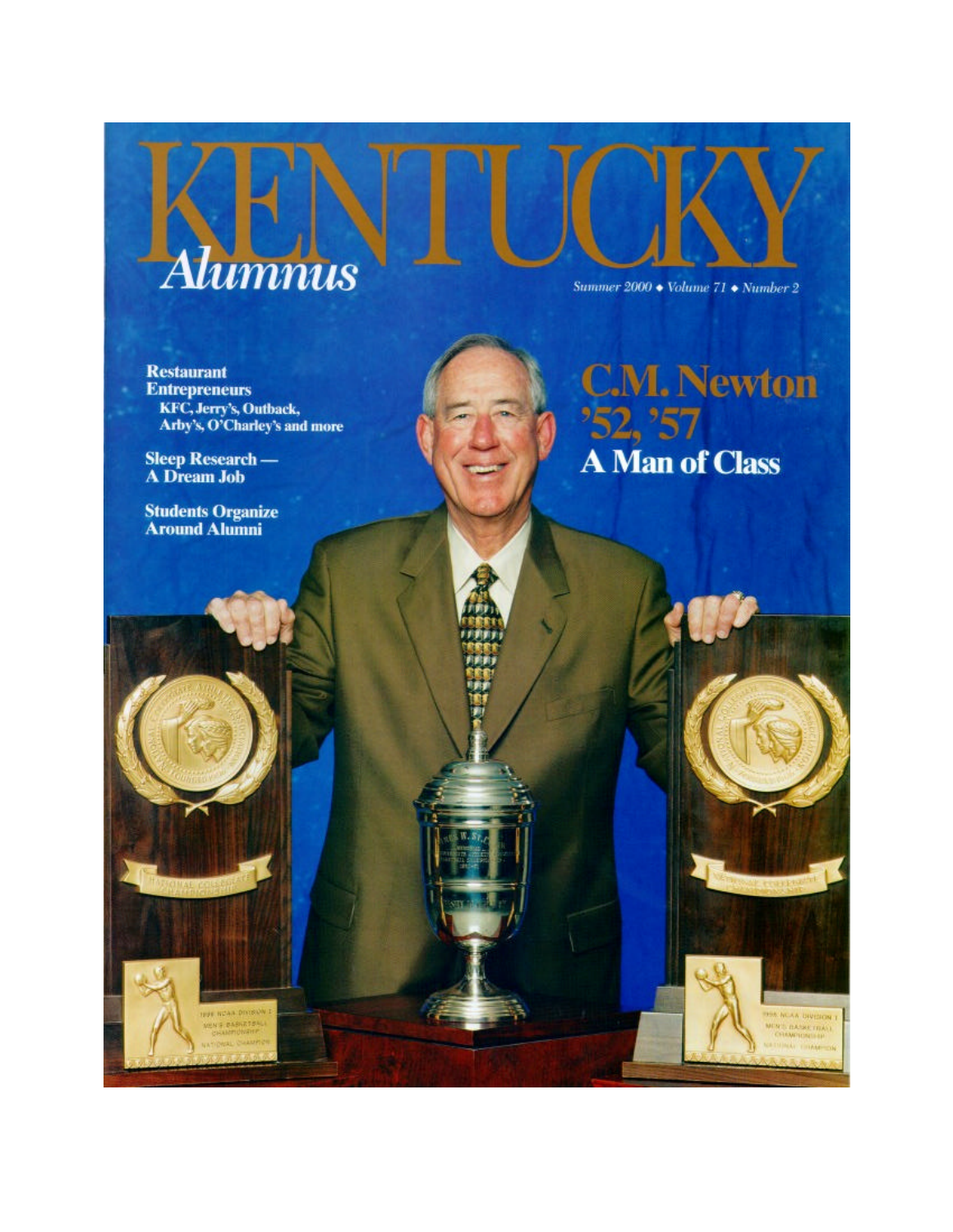## **Recognizable Class**

By Tony Neely

The remarkable career of one of the finest persons and most capable administrators in intercollegiate athletics will close a significant chapter June 30, as C. M. Newton retires as Director of Athletics at the University of Kentucky.

Newton spent 11 years in that role, which began with his hiring on April 1, 1989. With a lengthy, impressive list of credentials and a sparkling reputation for integrity, Newton was brought on board at a crucial time in the history of UK athletics.

Newton's term of service at Kentucky has been marked by athletic and academic achievement, dedication to rules compliance, the addition of three sports, expansion of facilities and growth in revenues in response to the increasing financial pressures of collegiate athletics.

Newton's first task, however, was to calm the troubled waters of the men's basketball program beset by controversy in the late 1980s. He succeeded far more quickly than anyone imagined.

"From a competitive standpoint, the key in my coming to Kentucky was to have men's basketball succeed in a short period of time," Newton said. "The catalyst was Rick Pitino and all Kentuckians should thank him for what he did."

Newton's long-term focus, of course, was far beyond the immediate need experienced by men's basketball. He has established four cornerstones for UK athletics: 1) win; 2) complete compliance to NCAA and SEC rules; 3) keep the student-athlete at the heart of the program; and 4) do everything with class.

As he looks back on his tenure in the Bluegrass, Newton sees a number of athletic successes. Newton's hiring of Coach Hal Mumme, and the exciting play of the Wildcats, has unleashed a lightning bolt of enthusiasm for the UK football program.

The men's basketball team has made five consecutive trips to the elite eight of the NCAA Tournament, including national championships in 1996 and 1998. As chairman of the NCAA Men's Basketball Tournament Committee, Newton had the pleasure of handing the '98 trophy to Coach Tubby Smith, who was Newton's hand-picked successor to Pitino.

Newton chose Bernadette Mattox to rebuild the women's basketball program, a decision that has proved fortuitous. Mattox has made steady progress, and in 1999, the Wildcats reached the second round of the NCAA Tournament, the team's first appearance in the tourney in eight years.

Newton has overseen the addition of the softball team and the men and women's soccer teams and several of the non-revenue sports have achieved national distinction. Upgrading of facilities has been a continual theme. The 1990s have seen expansion of the baseball stadium, acquisition of a golf course, construction of the soccer/softball complex, building of a new tennis stadium, and construction of the Nutter Field House and the expansion of Commonwealth Stadium.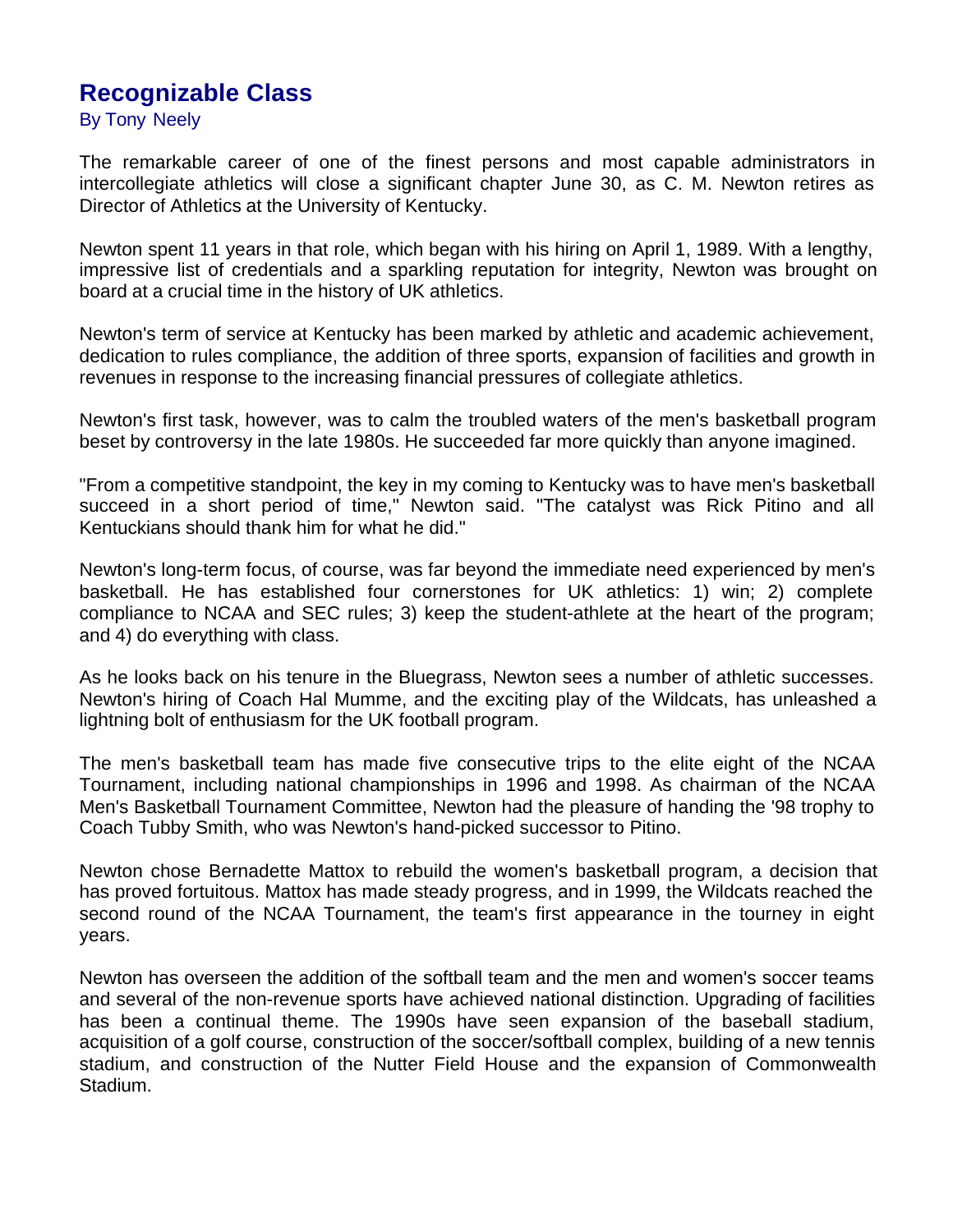The triumphs on the field and the growth in facilities and budget speak for themselves. However, when asked about his time at Kentucky, Newton is equally gratified at developments "behind the scenes."

"I'm very proud of what we've done in compliance," said Newton, as Kentucky has maintained a clean record under his leadership. "Bringing in John Bostick (Newton's longtime assistant basketball coach) set a model for compliance which we have been able to continue.

"I'm also very proud of the attention we have given to the student-athlete through our CATS program, not only with academic support, but also with the life-skills programs, community service, career development programs, and so on. We've also been able to provide the facilities that student-athletes need, especially the Nutter Field House, which benefits the entire University community in addition to our athletics teams.

The UKAA also assumed responsibility for paying the \$3.2 million a year necessary to retire the construction bonds of the University's new William T. Young Library.

"Those are the kinds of things that make you feel good."

With retirement, Newton's career has come full circle. His first participation in intercollegiate athletics came at the University of Kentucky in the fall of 1948. It was then he began weaving a rich tapestry of experiences that have made him a Renaissance man in intercollegiate athletics, a tapestry with threads of student-athlete, professional athlete, coach, game official, military man, professor, conference administrator, national administrator, rules chairman, and coach/administrator in international competition.

Newton was an all-state performer as a football quarterback, baseball pitcher, and basketball guard/forward at Ft. Lauderdale (Fla.) High School. He could have played football at Tennessee under Coach Bob Neyland, or basketball at Oklahoma A&M under Coach Hank Iba, but instead followed the lure of Adolph Rupp and chose a basketball scholarship at Kentucky.

"It was the best decision I ever made," Newton said. "Coming to Kentucky gave me exposure to Coach Rupp and Coach Bryant (UK football coach Paul "Bear" Bryant). I had a tremendous undergraduate experience, both as a student and as an athlete."

Newton was a reserve in basketball and was a letterman on UK's 1951 national championship team. He also continued as a baseball pitcher and was the ace moundsman for Wildcats' baseball teams that advanced to the NCAA Tournament. He also quarterbacked his intramural football team to two campus championships, prompting a report in the Louisville *Courier-Journal* that "Newton - next to (All-America quarterback) Babe Parilli - is the best passer on campus."

From 1951 to 1953, Newton's life was a whirlwind. He married his high school sweetheart, Evelyn Davis. He graduated from UK with a degree in physical education. He signed a baseball contract with the New York Yankees and pitched in the minor leagues. During the off-season, he coached the basketball and baseball teams at Transylvania College in Lexington. And, to scratch up extra money, he officiated basketball games, an experience that he said, "gave him a tremendous appreciation for the rules."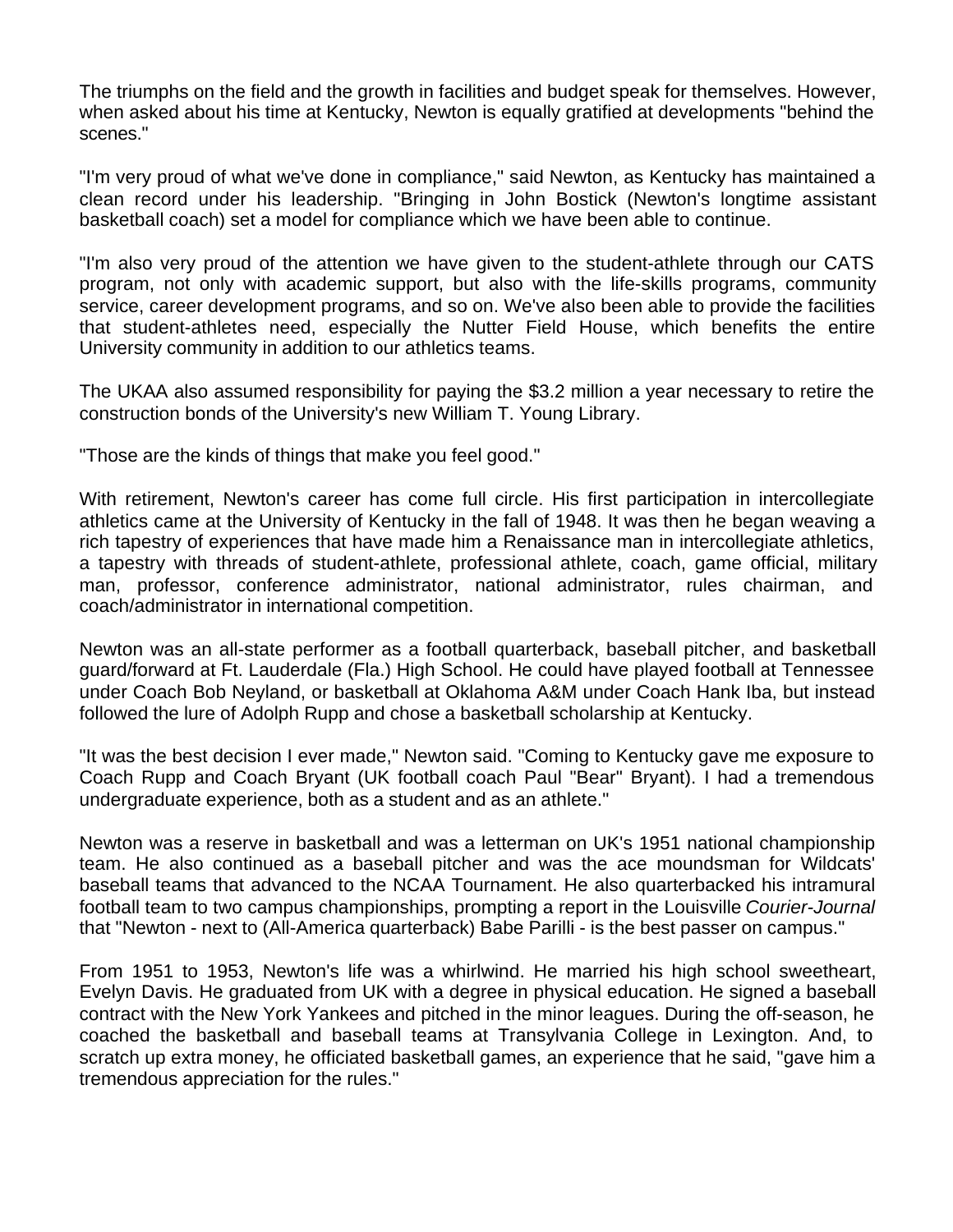Newton had been a member of ROTC at UK and was commissioned into the Air Force in 1953 as a lieutenant. He was the athletic officer for Andrews Air Force Base in Washington, D. C., at a time that the military was placing great emphasis on athletics.

Newton returned to pro baseball in 1956, but the arrival of daughters Deborah and Tracy put C. M. and Evelyn at a crossroads. When Transylvania called, asking him to return to Lexington, Newton reluctantly hung up his spikes.

"The thing that made that decision was lifestyle," Newton said. "Had we not had children, I probably would have stayed in baseball. It was hard to give up that dream, but it was a very difficult family lifestyle."

Newton was head basketball coach and chairman of the physical education department at Transylvania, but at various times also coached the baseball, tennis, and soccer teams. ("I also wanted to coach golf, but I couldn't qualify," Newton joked.)

Newton has been quoted that his time at Transylvania was perhaps his happiest.

"It was a great family time," Newton said. "Our children were born here. We bought our first home. All the things that go into family life started here.

"And, Transy was really good to me. They had a strong academic program. I loved coaching. I would have been content to stay there and coach and teach."

Change was on the horizon in 1968 when Alabama's Bear Bryant called Adolph Rupp looking for a new head basketball coach to revive a downtrodden program. Rupp looked no farther than the cross-town school and advised Bryant to hire Newton.

During his 12 years at Alabama, Newton orchestrated a complete turnaround in the Crimson Tide's basketball fortunes, compiling a sparkling 211-123 record. He won three consecutive SEC championships in 1974, 1975, and 1976, the only non-Kentucky coach ever to achieve that feat. Alabama played in two NCAA Tournaments and four National Invitation Tournaments.

A happy Bryant remarked that, "C. M. Newton is a winner, and that's important, but more than anything else, he wins or loses with class, and that's more important."

The success, however, did not come overnight. Newton's first team went 4-20, 1-17 in the SEC. Then, he created controversy by racially integrating the team with the signing of Wendell Hudson, an African-American forward from Birmingham.

The signing of Hudson had the public backing of Bryant, which greatly smoothed the way. It wasn't easy, of course, but the integration of the team went fairly seamlessly - a situation in which Newton and Hudson graciously have given each other the credit.

"Integrating the program was the key thing," Newton said. "It had importance not only at Alabama, but also around the league. We took in-state talent and won nationally. That opened the door for a lot of African-American youngsters.

"With the success of the football team and our success, it was a golden era at Alabama. Those were fun years."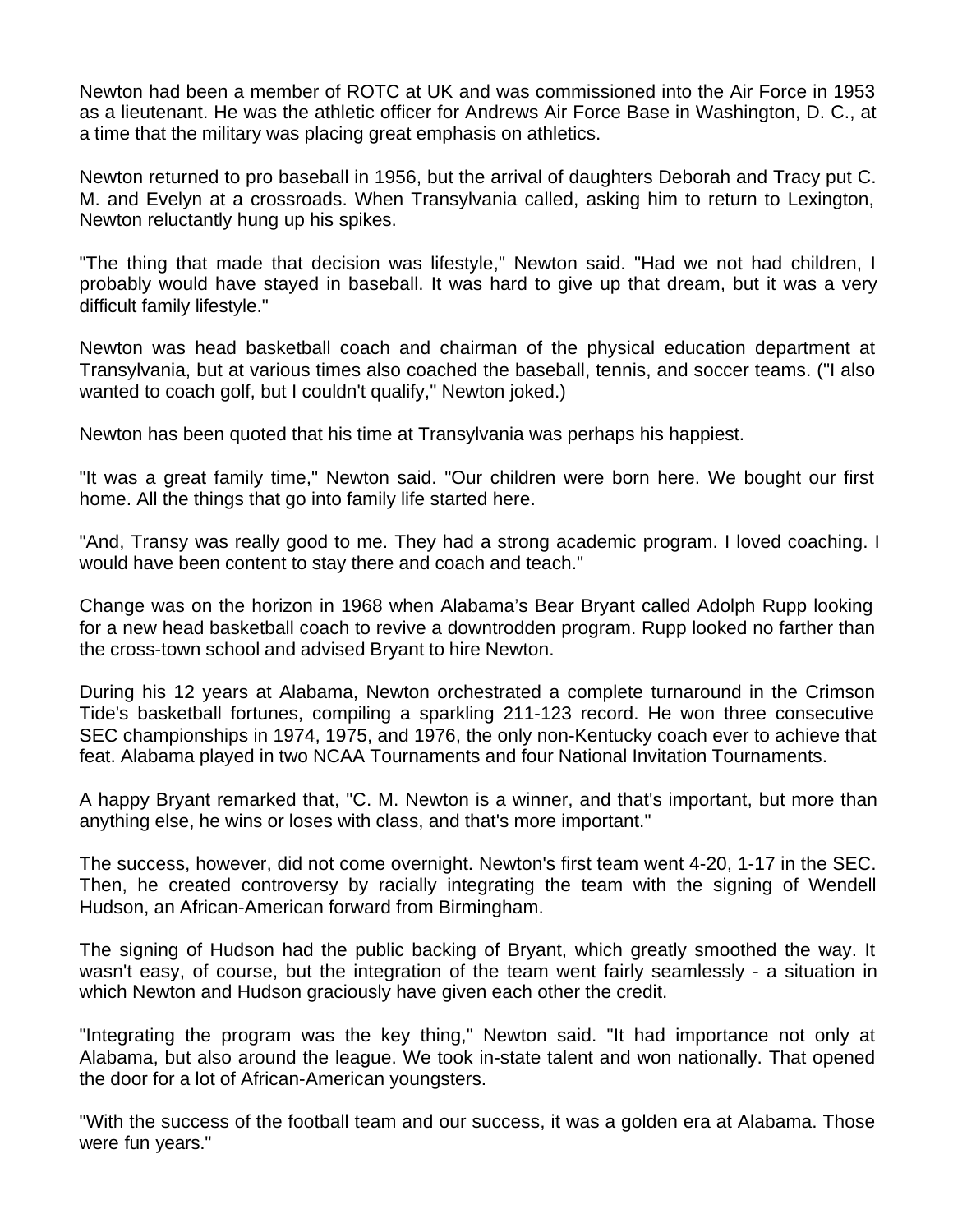Newton was named SEC Coach of the Year three years at Alabama, and with few horizons left to conquer, Newton resigned at the end of the 1980 season to accept a job as assistant commissioner of the Southeastern Conference.

"Working at the SEC was another great experience. Newton's goal was to be commissioner, but after one year, a very persuasive Vanderbilt athletic director, Roy Kramer, talked him into a return to coaching.

"I had not intended to coach again, but there was something special about a school with real tradition but was struggling," Newton said. "Vanderbilt is absolutely bent on doing it right. It reminded me of a bigger Transylvania. The challenge excited me and appealed to me."

Newton gradually rebuilt Vanderbilt, posting a 129-115 record in eight seasons, bringing his career totals to 509 wins and 375 losses. His coaching acumen was perhaps at its sharpest at the Nashville school. His last two years were the best, advancing to the NCAA Tournament and being named SEC Coach of the Year both times.

During the 1988-89 season, Newton privately agonized over the troubles at his alma mater, and when UK President David Roselle called, Newton was willing to return to his old Kentucky home.

Newton has steadily grown more prominent on the national scene. Newton has served on the Board of Directors of the National Association of Basketball Coaches Board of Directors for a total of 11 years, including three years at Alabama and all eight years at Vanderbilt. He was a member of the NCAA Rules Committee from 1979-85, including five years as chairman.

It was during Newton's watch on the rules committee that the two most important rules changes of the modern era - the shot clock and the three-point shot - came into existence.

Newton was a member of the NCAA Division I Basketball Committee, overseeing the NCAA Tournament, from 1992-99, including the last two years as chair of the group. In 1998, a survey done by the *San Antonio Express-News* proclaimed Newton "the most powerful man in college basketball."

Newton's influence also extended internationally. He got involved with ABAUSA (now USA Basketball), the nation's governing body for international play and became their vice president in 1988. In 1992, he became president of USA Basketball, overseeing the creation of the Olympic "Dream Team" comprised of NBA players. He continued as USA Basketball president through 1996, also pushing for dramatic growth in international women's basketball.

Internationally, Newton has represented North America on the 14-member FIBA Central Board since 1994. He is a member of the COPABA Executive Board, which oversees international basketball in North, Central, and South America.

Newton's work has been recognized with major honors. In 1999, he was given the Naismith Award by the Atlanta Tip-off Club in recognition of his service to basketball.

In 1997, Newton was given the John Bunn Award by the Naismith Basketball Hall of Fame, recognizing his lifetime of contributions to the sport. The Bunn Award is the highest honor given by the Hall of Fame other than induction.